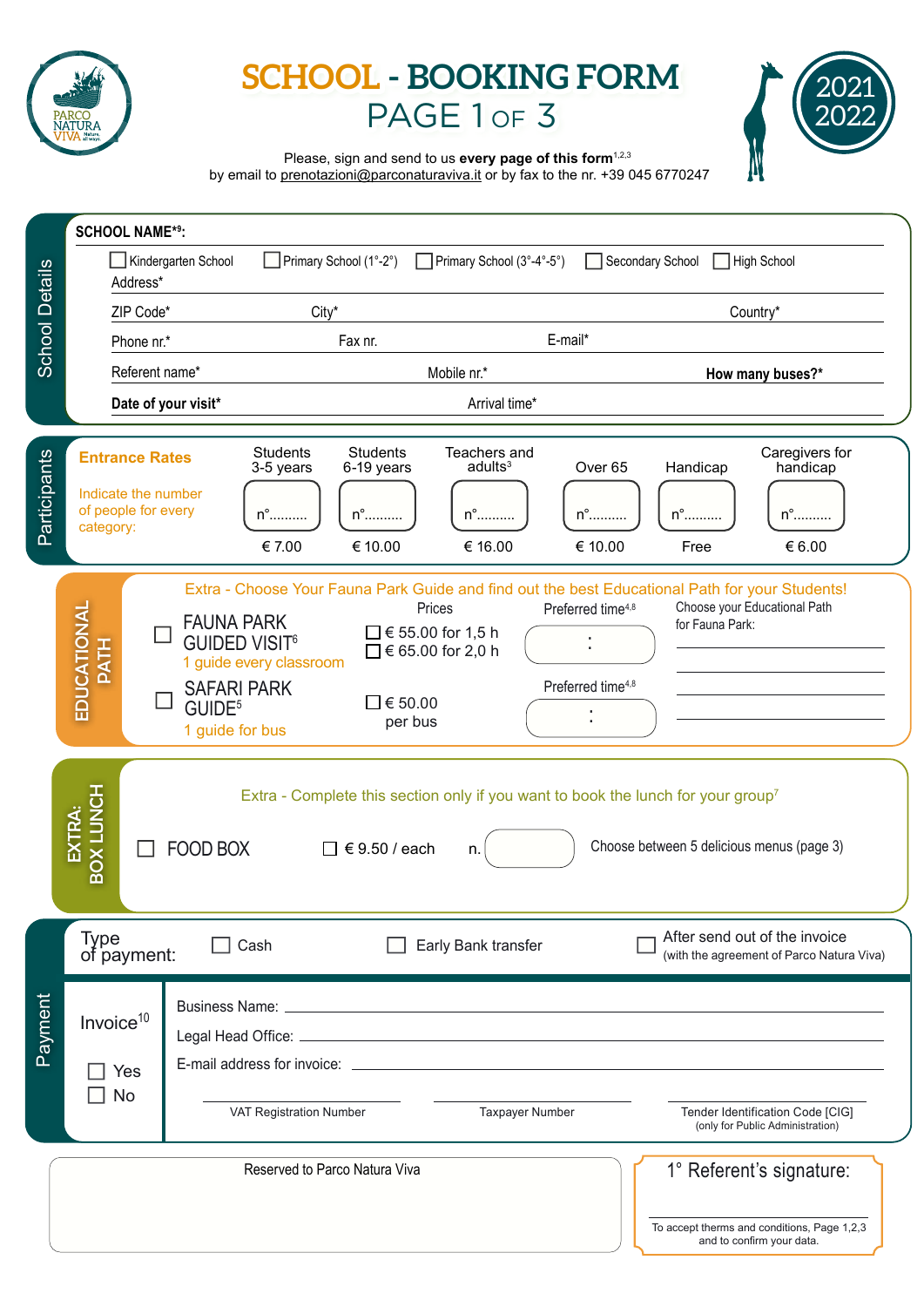

# **SCHOOL - BOOKING FORM** PAGE 2 OF 3



Please, sign and send to us **every page of this form**<sup>1,2,3</sup> by email to prenotazioni@parconaturaviva.it or by fax to the nr. +39 045 6770247

**SCHOOL NAME:**

### NOTES ON THE PREVIOUS PAGE

1) RATES - Reservations must be received by the Booking Office, from Monday to Friday, in sufficient advance to comply with formalities, to be then assessed together with Company availability (subject in particular to the availability of any guides or lunches). A booking allows you to take advantage of the discounted prices set out on the form.

2) DEPOSIT - Any booking remains optional until receipt of the supporting slip relating to payment of the **deposit**, which must take place within 30 days from date of issuance of the Offer, failing which the booking will be cancelled.

Upon receipt of the Booking Form, the Offer will be sent, setting out the sum to be paid as deposit, which will amount to **10% of the total figure calculated pursuant to the data set out on the form**. Thereafter, it will nevertheless be possible to introduce changes to the data sent or request additional services.

a) Payment of the DEPOSIT must be made to the current banking account: **BCC BANCA DI VERONA - IBAN: IT 25 T 08807 59820 000000011994 - BIC/SWIFT: ICRAITRRBSG** held in the name of Parco Natura Viva Garda Zoological Park srl, specifying, as reason, the **Name of the School and the Offer number**.

b) Upon receipt of the supporting slip, the Booking Office will send the Confirmation Voucher, to be submitted to the Cashier on the day of the tour.

3) FREE ENTRIES - Our Booking Office will allocate to the teachers a free entry for every 10 paying students. In the event that a **lunch** is selected it will have to be paid for even in respect of the recipients of free entries.

4) GUIDES - Guided tours are subject to limited availability. The starting time of the guided tour will be set in accordance with staff availability and will be set out on the Confirmation Voucher.

5) SAFARI GUIDE - It is possible to book the Safari Guide only if the group arrives to the Park on board of 1 or more bus. 6) FAUNA PARK GUIDE - A school group must book 1 guide for each classroom unity. The maximum number of participants per guide in the Fauna Park is 30 persons.

7) LUNCH In the event that the lunch option is selected, the attached form headed "Menu Proposal" will have to be filled out. The whole group must choose the same type of menu. Not bookable on saturday, sunday and holiday.

8) CANCELLATIONS - The entire amount of the deposit will be retained in the event of cancellation of the tour less than 5 working days in advance. **Obligation to comply with the timetable** set out on the confirmation voucher for the booked services: if the delay is in excess of 15 minutes – over the time set for the guided tour – the service cannot be ensured and the whole amount of the same will be retained.

9) In the event of booking through an Agency, kindly specify the details of the same.

10) INVOICES - The invoicing will be done after the tour, by the Administrative Office of Parco Natura Viva srl, and sent by e-mail. It is absolutely necessary to record all the tax details (please write in block letters). **N.B.**: if the said details are missing, the invoice will not be issued.

## ACCEPTANCE OF LIABILITY

Each organised group shall have to indicate its own representative to the responsible Park staff, duly providing their identity document on the day of the tour. The group representative shall ensure that all the members abide by the Fauna Park Regulations. The purchase of the ticket implies the acceptance and respect of what is indicated in the Regulation of the Zoological Park (www.parconaturaviva.it/regolamento). For the aforementioned purposes, the group's leader will have to distribute a copy of the map to all group's members.

## NORME ANTI COVID-19

I declare that I have read, understood and taken note of the Anti Covid-19 rules clearly described on our website at the link: www.parconaturaviva.it/news/nuove-norme and to take the necessary measures so that the participants of this group are informed and comply with the rules, in compliance with the Prime Minister's Decree.

Firma per accettazione norme

2° Referent's signature:

To accept therms and conditions, Page 1,2,3 and to confirm your data.

Date:

Please, sign and send to us every page of this form<sup>1,2,3</sup>  **by email to prenotazioni@parconaturaviva.it or by fax to the nr. +39 045 6770247**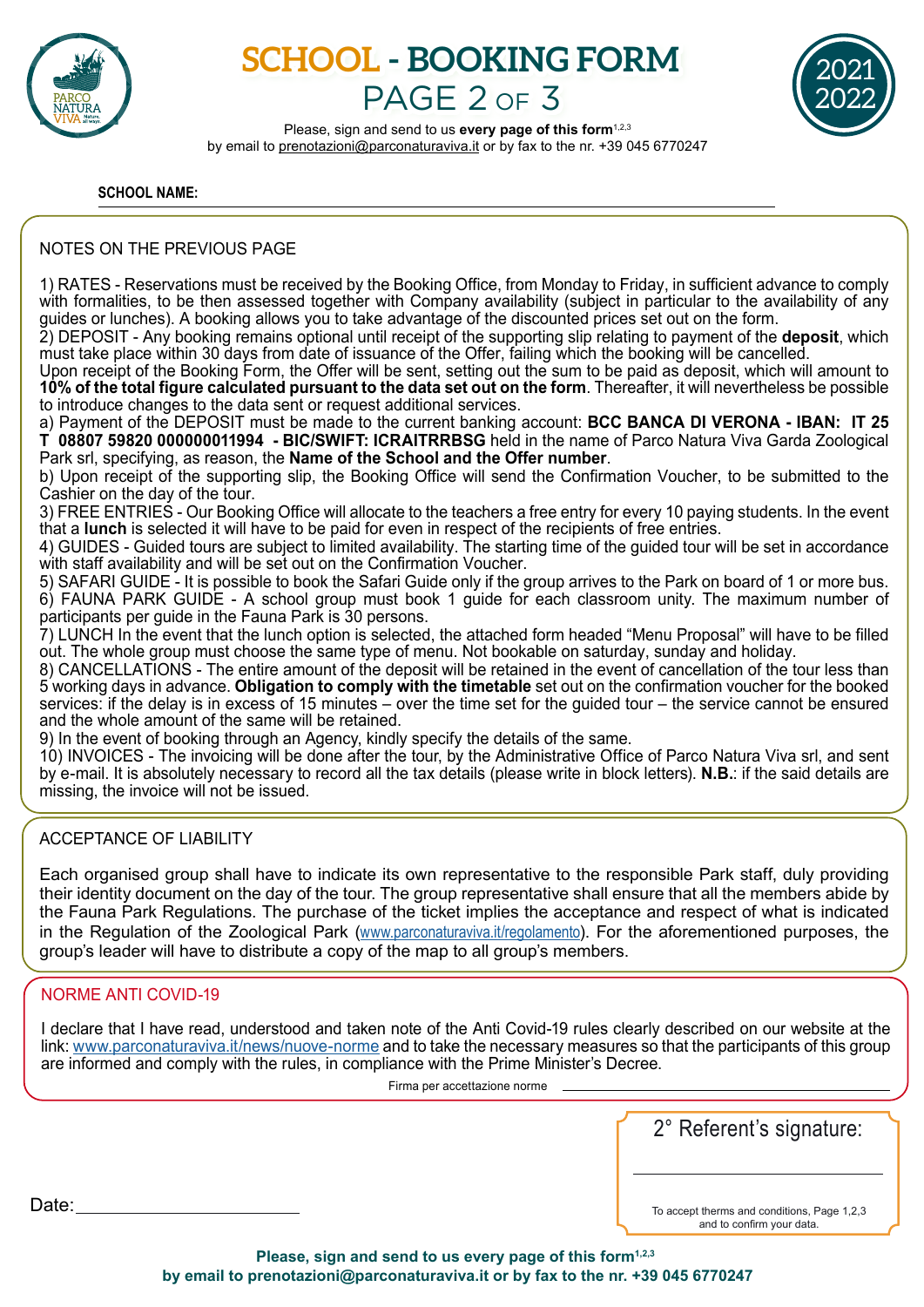### PRIVACY POLICY DISCLOSURE ART. 13 OF THE EUROPEAN REGULATION n. 2016/679 (General Data Protection Regulation)

#### 1. Data Controller

The Data Controller is Parco Natura Viva Garda Zoological Prak S.r.l (P.IVA01771090238) with registered office in Bussolengo (VR), Figara 40, www.parconaturaviva.it. The Data Controller provides the interested party with information on the purposes and methods of processing personal data.

### 2. Methods of processing personal data

Personal data (personal data, telephone number, email, etc.) are processed on IT media with the aid of computerized or automated tools in compliance with security measures in order to guarantee the integrity, security and confidentiality of the data themselves.

#### 3. Purpose of the processing

The Data Controller will process your personal data for the following purposes:

1) performance of contractual and pre-contractual activities;

2) fulfillment of fiscal or legal obligations;

3) sending emails for information, promotional and advertising purposes.

Personal data will be processed exclusively for purposes strictly connected and instrumental to the fulfillment of the obligations inherent in the aforementioned points. The consent expressed by you is the legal basis of the treatment pursuant to art. 13, paragraph 1), letter c) of the GDPR.

#### 4. Nature of the provision

The provision of your data for the purposes referred to in points 1) and 2) of Article 3 does not require any formal consent as it is preparatory and essential to any contractual or pre-contractual relationship.

The provision of your data for the purposes referred to in points 3) of art. 3 is optional and requires your express consent. Failure to consent will imply the consequences described below: the inability to send emails for information, promotional and advertising purposes.

In any case, if you have given express consent to authorize the Data Controller to pursue the purposes referred to in points 3) of art. 3, will in any case remain free to revoke it by sending a communication to the email address privacy@parconaturaviva.it. Following the opt-out request, the Data Controller will promptly remove and delete the data from the databases used for the processing for the purposes indicated above and to inform, for the same cancellation purposes, any third parties to whom the data have been communicated. The simple receipt of the cancellation request is valid as confirmation of cancellation.

#### 5. Recipients or category of recipients of personal data

The personal data you provide, for the purposes described above, may be brought to the attention of employees and / or collaborators of the Data Controller and communicated to the following subjects:

a) Natura Service S.r.l, Fondazione Arca Onlus, Natura Sviluppo S.r.l, joint data controllers;

b) companies appointed by the Data Controller to carry out the obligations assumed by the latter for the implementation of the treatments provided for the purposes referred to in points 1) and 2) of Article 3;

c) all subjects (including public authorities) who have the right of access to data by virtue of regulatory or administrative measures;

d) companies that provide essential support services for processing and have direct or indirect access to your data;

e) companies appointed by the Data Controller for the processing of data provided for the purposes referred to in points 3), of art.3.

All collaborators or suppliers used by the Data Controller for the processing of your personal data have been properly and legally authorized and responsible for the methods and purposes of the treatments attributed to them and will act in compliance with and in accordance with this information.

The personal data you provide, for the purposes described above, may be transferred to commercial partners for the processing of data provided for the purposes referred to in points 3) of art.3.

The personal data you provide and subsequently processed in relation to the management of the service are not subject to disclosure.

For the subjects indicated in points b), d) and e) only the category of recipients is indicated, as the subject of frequent updates and revisions. Therefore, the interested parties can request the updated list of recipients by contacting the Data Controller through the channels indicated in art. 1 of this information.

#### 6. Data retention times

Your personal data will be kept for the times defined by the reference legislation, which are specified below pursuant to art. 13, paragraph 2, letter a) GDPR:

1) for the purposes indicated in points 1), 2) of Article 3 for the times prescribed by current laws and in any case for a period of not less than 10 (ten) years;

2) for the purposes indicated in points 3) of art. 3 for 2 (two) years from the moment of the consent to the treatment.

#### 7. Exercise of rights by the interested party

Pursuant to articles 13, paragraph 2, letters b) and d), 15, 18, 19 and 21 GDPR, the interested party is informed that he has the right to:

a. Access to personal data: obtain confirmation whether or not processing of data concerning you is in progress and, in this case, access to the following information: the purposes, the categories of data, the recipients, the retention period, the right to lodge a complaint with a supervisory authority, the right to request the rectification or cancellation or limitation of the treatment or opposition to the treatment itself as well as the existence of an automated decision-making process.

b. Request for rectification or cancellation of the same or limitation of the treatments that concern you; "limitation" means the marking of data stored with the aim of limiting its processing in the future.

c. Opposition to processing: to oppose for reasons connected with your particular situation to the processing of data for the execution of a task in the public interest or for the pursuit of a legitimate interest of the Data Controller.

d. Data portability: in the case of automated processing carried out on the basis of consent or in execution of a contract, to receive the data concerning you in a structured format, commonly used and readable by an automatic device; in particular, the data will be provided to you by the Data Controller in .xml format.

e. Revocation of consent to the processing for marketing purposes, both direct and indirect, market research and profiling; the exercise of this right does not in any way affect the lawfulness of the processing carried out before the revocation.

f. Propose a complaint pursuant to art. 77 GDPR to the competent supervisory authority based on your usual residence, workplace or place of violation of your rights; for Italy, the Guarantor for the protection of personal data is competent, which can be contacted through the contact details shown on the website www.garanteprivacy.it

The aforementioned rights may be exercised by sending a specific request to the Data Controller through the contact channels indicated in art. 1 of this information. Requests relating to the exercise of your rights will be processed without undue delay and, in any case, within one month of the request; only in cases of particular complexity and in the number of requests can this term be extended by a further 2 (two) months.

It informs itself specifically and separately, as required by art. 21 GDPR that if personal data are processed for marketing purposes, the interested party has the right to object at any time and that if the interested party opposes the processing, personal data can no longer be processed for these purposes.

The exercise of rights is not subject to any form constraint and is free of charge. The email address for exercising the rights is privacy@parconaturaviva.it

#### Consent of the interested party

The undersigned, having read the information provided pursuant to EU Reg. 2016/679, declares to have understood the purposes and methods of the processing described therein.

#### I give my consent:

3) sending emails for information, promotional and advertising purposes  $\square$  Yes  $\square$  No



Place and date Signature